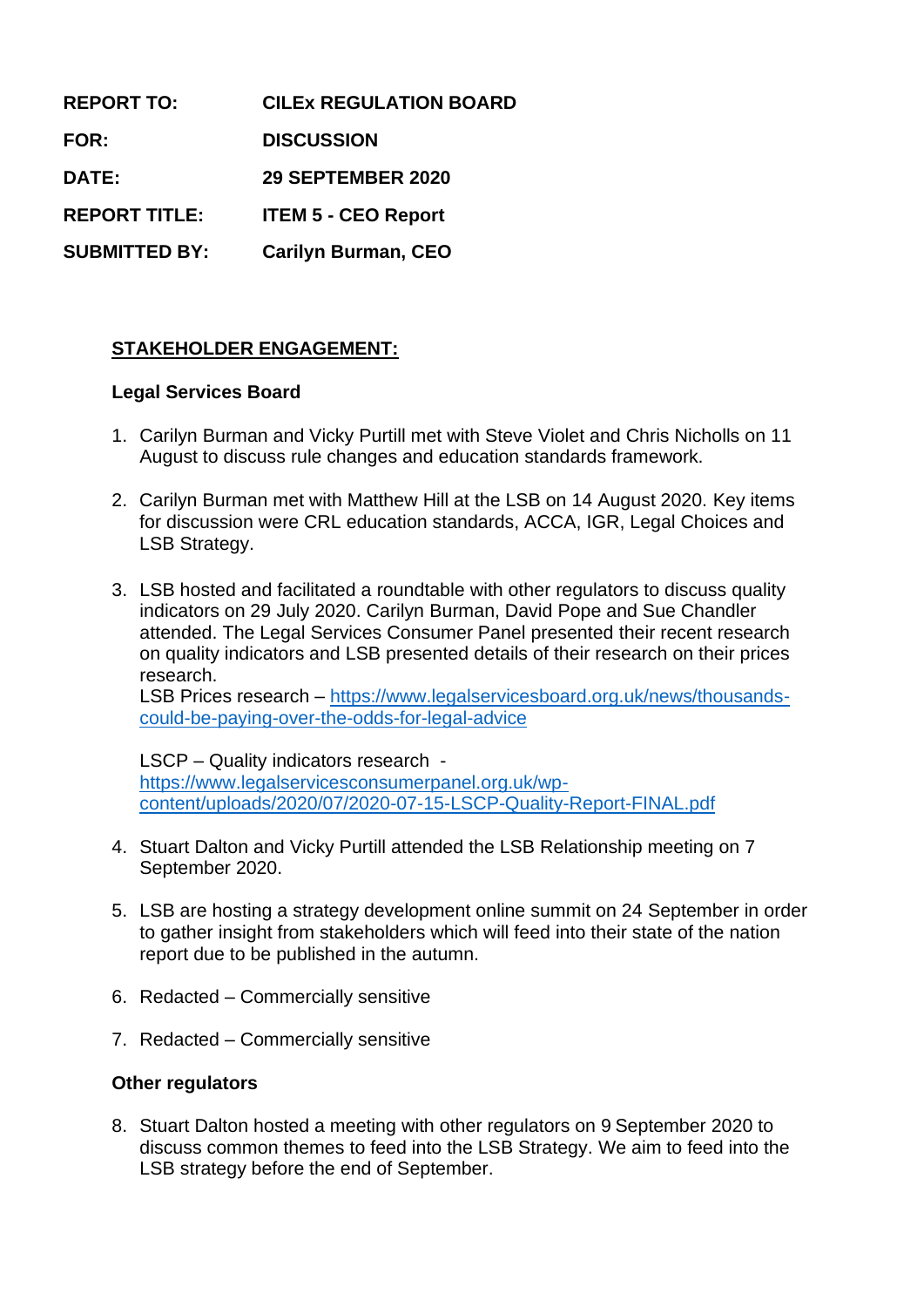### **Regulators Forum**

9. Stuart Dalton and Sue Chandler will host the next Legal Regulators Forum on the 30 September 2020.

# **CMA**

- 10. The CMA has announced a review of the implementation and impact of its 2016 legal services market study recommendations. Details of the review [https://www.gov.uk/cma-cases/review-of-the-legal-services-market-study-in](https://www.gov.uk/cma-cases/review-of-the-legal-services-market-study-in-england-and-wales)[england-and-wales](https://www.gov.uk/cma-cases/review-of-the-legal-services-market-study-in-england-and-wales)
- 11. 16 supplementary questions have been sent to regulators which we have been requested to respond to in addition to the main Call For Information.
- 12. A meeting was requested from the CMA and held on 21 September. Carilyn Burman, Stuart Dalton, David Pope and Sue Chandler attended. It was an opportunity to have any questions regarding the Call for information (CFI) answered and also for the CMA to take on board views and background from CRL.

### **External Relations Meetings**

- 13. Carilyn Burman attended the CILEx AGM on 16 July.
- 14. Carilyn Burman had a catchup meeting with Linda Ford on 15 September.
- 15. Stuart Dalton attended the CILEx External Relations subcommittee meeting on 2 September 2020 as an observer.

## **Legal Choices / RPIG**

- 16. Carilyn Burman attended the RPIG meeting on 1 July 2020. The CMA were in attendance and gave an overview of their call for inputs for their review of the legal services market study in England and Wales.
- 17. Legal Choices Governance Board meeting is scheduled to be held on 23 September a verbal update will be provided at the meeting.

## **OPERATIONS:**

### **Organisational Development and Wellbeing**

18. Bal Chhokar continues to host weekly Yoga Nidra Meditation session with all CRL and CILEx staff.